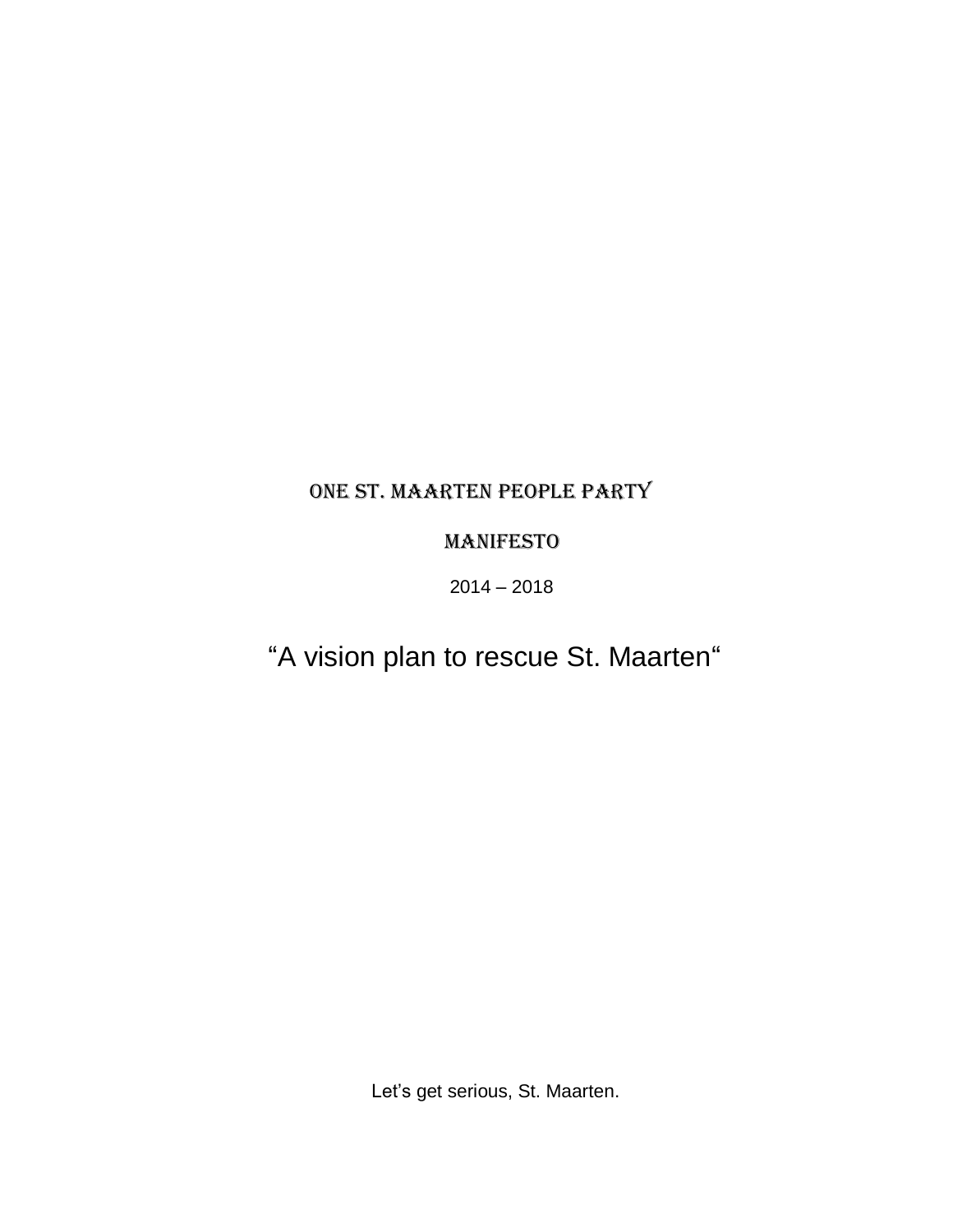Message from the President.

#### Fellow Citizens,

 Thank you for this opportunity to be able to serve this party and the people of St. Maarten. The task ahead is gigantic but together we will make St. Maarten a better place for all of us to live. We must listen to the people and be there for them all the time and not only during the year of election.

 The elected officials of the OSPP in the government will be held accountable for their actions and will be required to report to the party and the general public on a regular basis. Each candidate before being placed on the list for the election has been properly screened in house and they must provide a current police record not older than six months. These candidates must also sign an Integrity form designed by the party and they must be a member of the OSPP. Elected officials will be required to do the honorable thing if involved in some type of questionable activity and resign from their government post until the investigation is completed. Our elected officials must lead by example and show the nation that they are not above the law.

 As President of this party my primary responsibility is to maintain the organization by holding regular meetings according to the Constitution and the By-laws of the OSPP; to keep the membership informed; organize activities for the members and the general public that is beneficial to their further development as a people.

 Even though we have seen St. Maarten developed over the years, there are still many people who are not able to put food on their table every day due to no fault of theirs. Jobs have become a scarce commodity and we must tackle this ill with all our power. Every citizen of this country must be able to find employment if he so desires.

 St. Maarten is at a threshold of going backwards if we don't take the bull by the horns and make sure that the young boys and girls on the block; our graduating students on the island and those returning to St. Maarten find suitable employment in their country.

 Congratulations to all the voters of St. Maarten do go out and vote and be part of that change that will take St. Maarten on a different course, one of prosperity for all. Join the One St. Maarten People Party, the Purple Party and vote for the Vision Plan to Rescue St. Maarten. Let's get serious, St. Maarten. Yours truly,

One St. Maarten People Party

**President** Lloyd Beaton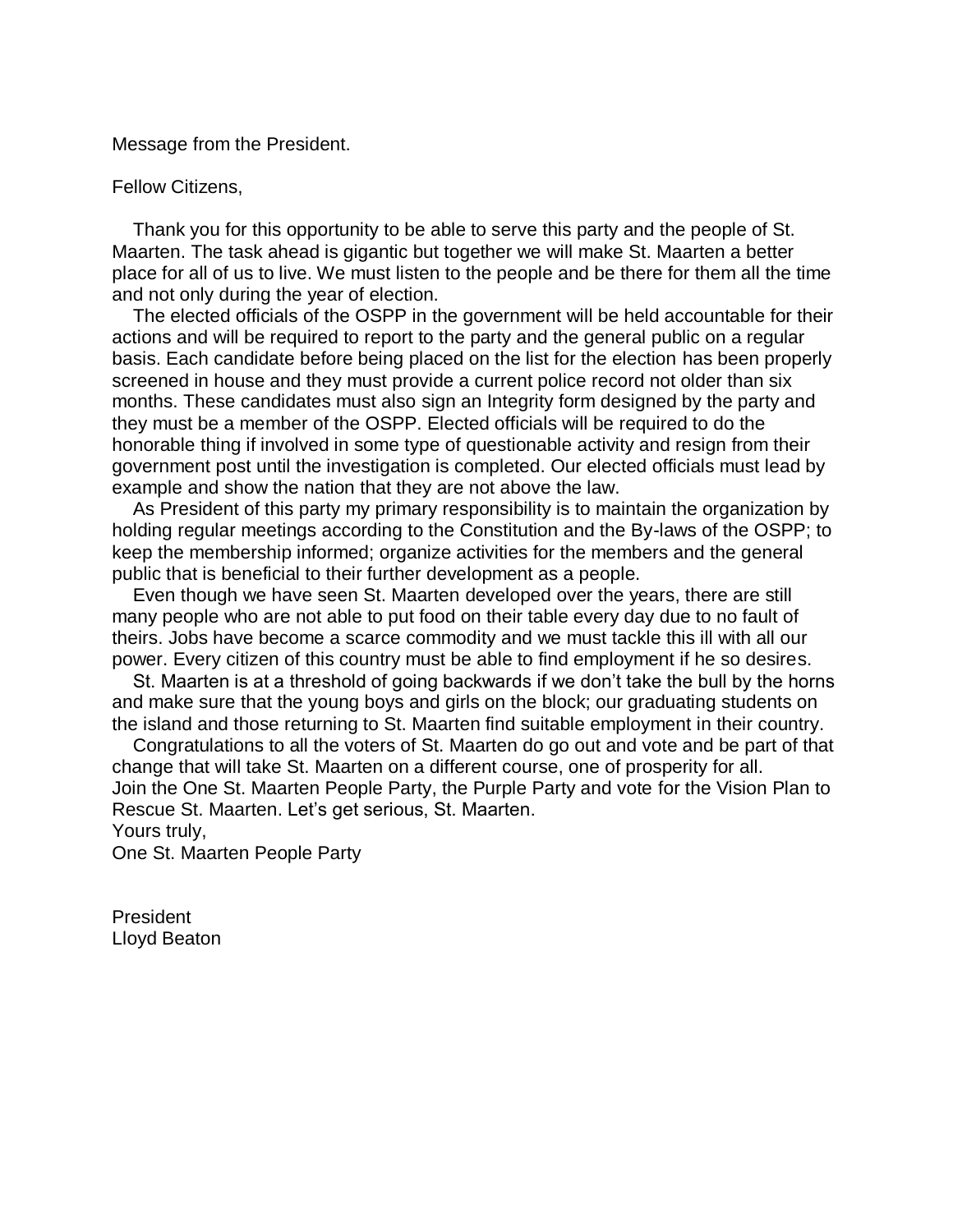Message from the Leader.

People of St. Maarten,

 During the first congress of the One St. Maarten People Party (OSPP) the members elected me as leader of this party for the term of two years as stated in the constitution. As your leader I expect to lead you in this 2014 election and to capture sufficient seats in parliament to be in the government to govern for the next four years. As a young party I don't expect it to be an easy task but with your support we can make it happen.

 We expect each one of you to play an active role in this campaign and to spread the good word of the OSPP. Our vision is to allow the people of this island nation to participate for the first time in the economic and social growth of this country. Increase economic activity with making agriculture a fundamental part of our 2014 – 2018 agenda. Our social programs will be next to none from introducing an Unemployment Benefit Plan; General Pension and Health Insurance plans and the eradication of poverty will take center stage over the next couple of years. All citizens should be able to live comfortable in the St. Maarten that we envision over the next four years and beyond, a very ambitious plan but attainable with your help.

 This election 2014 is very important like every other elections of the past. However, the vast difference is that each of the political parties in government today has been part of the Executive Branch of the government since attaining our separate status within the Dutch Kingdom on October 10, 2010. Just think about it. What will they or can they tell you that they are going to difference this time around? They had their chances to make it right for you over the last four years but they refused, instead they choose to bring shame on this young nation based on their many illegal actions. They choose to stay in government at any cause to fulfill their personal needs. Now is the time that you fulfill your personal needs and vote the OSPP in to office.

 On Friday, August 29, 2014 vote for the One St. Maarten People Party, the Purple Party and any candidate of your choice. We are all capable to represent you.

 Let us have a safe election 2014 without violence, fraud and any other type of irregularities and with you voting your conscience, vote for the Vision Plan to Rescue St. Maarten. St. Maarten, let's get serious.

Respectfully yours, One St. Maarten People Party (OSPP)

Leonard F. Priest, B.Sc. M.Sc. MBA Political Leader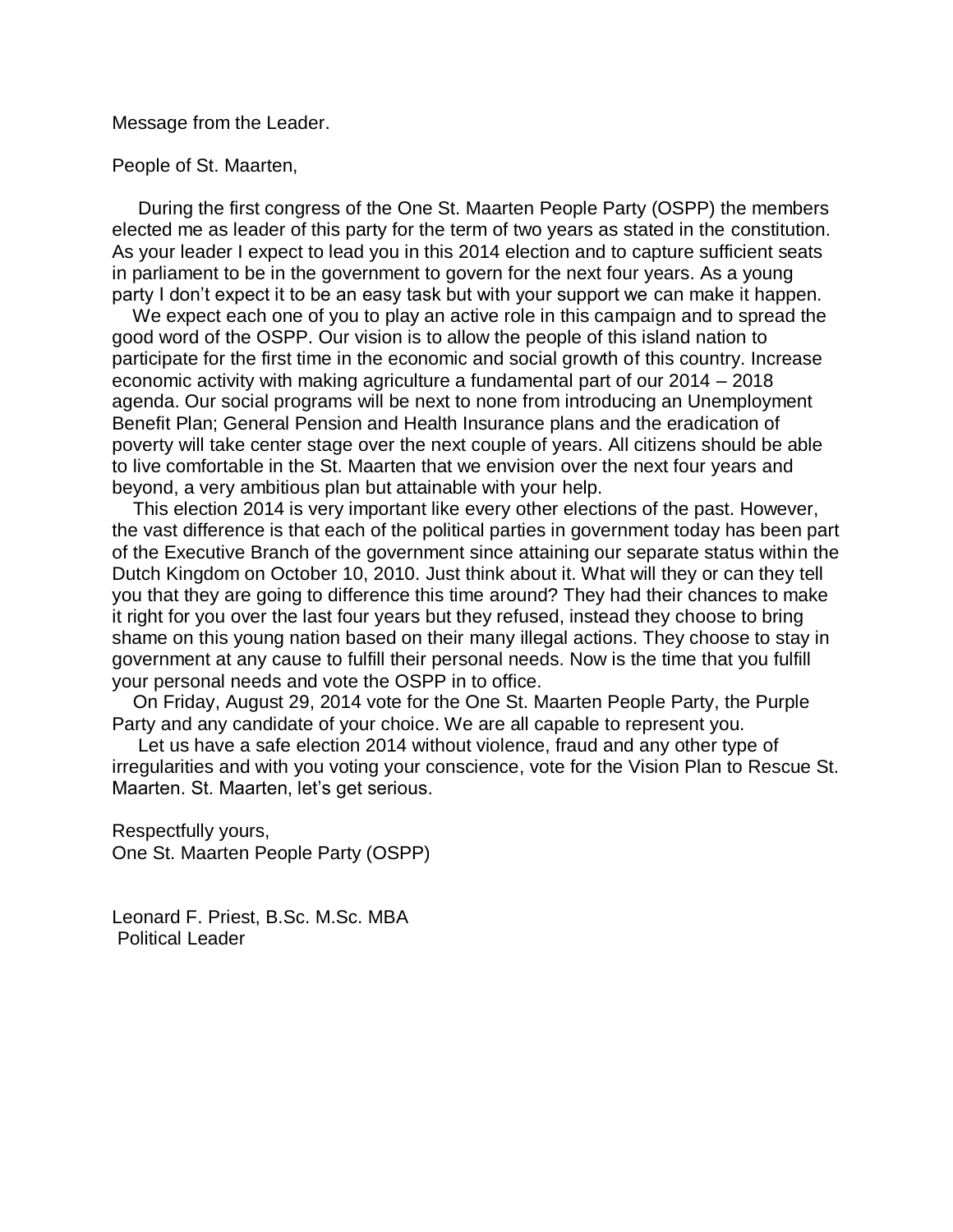## **ECONOMY.**

- **Tourism** will continue to be our main source of income. We will be focusing on opening many other markets in particular during our off season. These markets will include tapping into South America countries such as Brazil, Columbia and others.
- St. Maarten Tourism Authority will be established and commence functioning immediately. We envision an authority including the participation of the Northern (French) side as well in order to promote St. Maarten as one destination.
- Caribbean Tourism. We will offer our Caribbean brothers and sisters more affordable airfare and accommodation to travel to St. Maarten utilizing our national carrier WINAIR. Our Small Hotel Association will play a very important role in the marketing to attract those guests to their properties.
- **Agriculture, Animal Husbandry, Hortica & Fishery.** Eat what you grow and grow what you eat.
	- 1. We will establish a Department of Agriculture & Fishery with adequate funding to assist those interested in setting up back yard gardens and others who will develop larger plots of land. We intend to encourage many private land owners to enter into partnerships with persons interested in agriculture, aquaculture and hydroponics
	- 2. An agriculture station will be established to assist persons with technical assistance and to provide them with seeds and other material to be successful.
	- 3. We will re-organize the present fish market in Simpson Bay that will allow the farmers, butchers and fishermen to sell their products there.
	- 4. We will also offer scholarships in the field of agriculture, fishery and animal husbandry. We will organize workshops and seminars at the NIPA to better prepare those that are interested in this field. We will make it mandatory for agriculture and aquaculture classes be introduced in our secondary schools.
	- 5. We will purchase the Emilio Wilson Estate and we strongly support the proposal from the Ewaldo Agriculture Memorial Foundation and the Spaceless Garden vision for the development of the Emilio Wilson Estate as well as the vision of many other environmentalists. This proposed development will generate in excess of 500 jobs directly and indirectly for many of our young people in search of jobs. These jobs will not only be a job but these young people would have the possibility to create careers in these fields. Opportunities will also be given to many potential entrepreneurs to start up their own businesses.
	- 6. We support the aggressive establishments of fishery on St. Maarten by first protecting our territorial and inland waters.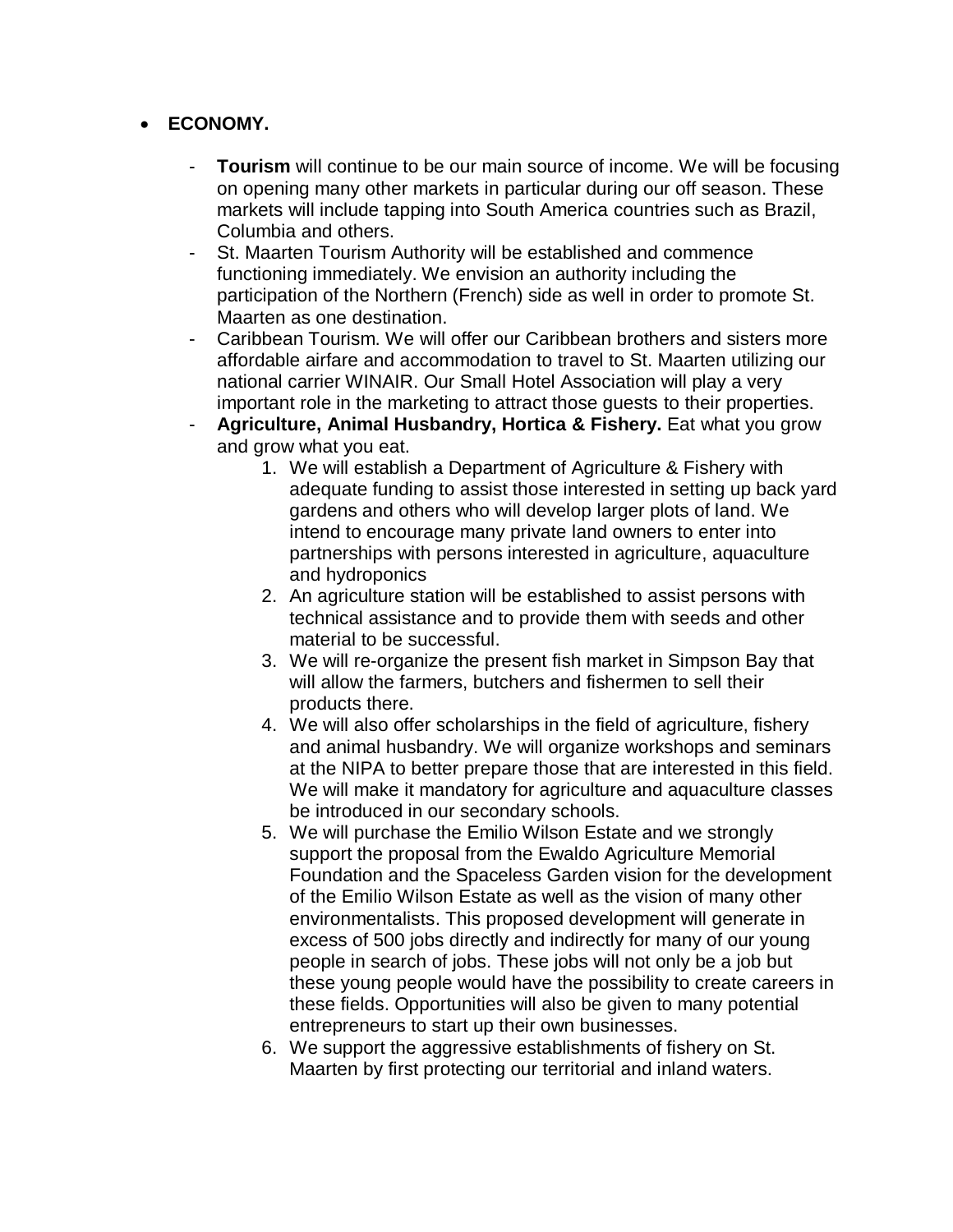We will work on cleaning our ponds and establish them as breeding grounds for fish, lobster and shrimps.

- **Small Businesses.** These businesses are the back bone of every economy and we will encourage and support these establishments.
	- 1. We will allocate ten million guilders annually on the budget for a loan guarantee program. This program will allow potential entrepreneurs to borrow from our lending institutions utilizing the funds from the loan guarantee program as collateral for the loans.
	- 2. The services of some of our retired entrepreneurs will be used to work as mentors and trainers of these persons. Many retired entrepreneurs from different countries also offer their services in this area. Some of them only require free accommodation and transportation.
	- 3. The issuing of licenses or permits will be issued once reviewed within a two weeks period providing all requirements are met.
	- 4. We will introduce legislation to provide these small businesses with a tax holiday.
	- 5. We will also work closely with the Small Business Development Federation to train those potential entrepreneurs. In order for them to qualify for the loan guarantee program they must have gone through a certain amount of training at the SBDF.

## - **Cost of living reduction**.

- 1. We will attract major food wholesalers to set up shop in St. Maarten resulting in the reduction of the food prices because of the competition that the others will have to endure. No import duties should result in lower prices.
- 2. N.V. GEBE is owned 100% by the people of St. Maarten and it is time that the people receive some type of relief.
- 3. We will build social affordable homes for sale and for rent.

## **TRANSPORTATION**

- We will subsidize our national carrier WINAIR in order to provide affordable rates for destinations within our region.
- Members will be appointed to the Transportation Committee post haste to regulate public transportation.
- We will address the routes where no busses are running at this moment.
- A bus terminal will be constructed to alleviate the traffic congestion that we are encountering now.
- We will look into the possibility of bus and taxi permit holders being able to incorporate their permits. This would allow them to employ drivers to service their client's 24/7and there would be no need for help drivers.
- We will hold semi-annually meetings with the various transportation organizations.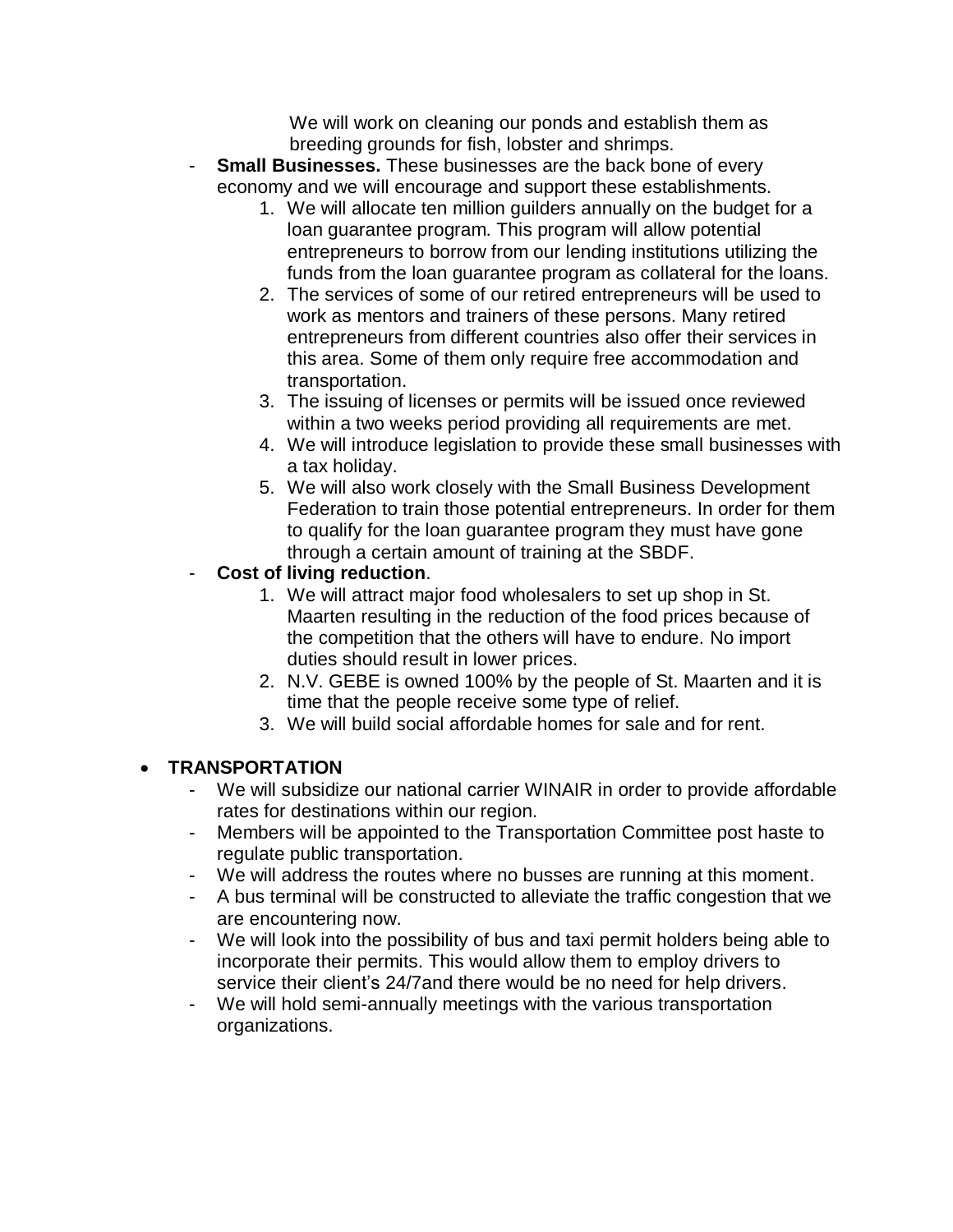## **TELECOMMUNICATION**

- Telem N.V. we must find the best strategic partner to merge with Telem NV creating more possibilities for growth. This merger should never be at the cost of job reductions but to the contrary jobs creation and gaining a larger share of the market.
- Much focus must be placed on land based lines. Even though mobile phones have become the time of the day, more emphasis should be placed on repairing and installing the land based lines.
- Within short after taking office the search for a CEO will take place.
- Telem N.V. owns a building 100% on Pond Island that to the best of our knowledge it is underutilized. We will engage the government in renting some of those spaces that are empty to generate income for Telem N.V. but at the same time reduce the rental cost to the government.
- Bureau Telecommunication will continue to inspect and control the telecommunication industry.

## **Convention Center.**

- We will encourage and facilitate the construction of a convention center through private initiative.
- This center would be marketed to encourage large international companies throughout the world to organize conventions, trade shows and special events in St. Maarten.

## **FINANCE & TAXES.**

- Proper accountability with balance budgets would continue to be our norms in order for St. Maarten to have a strong financial house.
- Our aim is also to increase the compliance rate from 30% to at least 80% by comparing the data base of the Inspectorate of Taxes with the Chamber of Commerce as well as that of NV GEBE.
- The role of the CFT will continue to be one of high importance nevertheless we will continue to evaluate the functioning of this committee according to the agreement signed with the Dutch government. This role within short must be carried out by an independent body to be appointed by the parliament of St. Maarten.
- Our plans are to cut spending to ensure fiscal discipline and we have identified several areas that will be tackled immediately.
- We support indirect taxes which will allow the tax payers to have more money in their pockets and they will determine how it will be spent. No longer will government decide on how the hard earned tax payers' guilders are spent. However, an in depth study will be carried out in order to determine how best to proceed with the change from direct to indirect taxes.
- We would prefer maintaining the Central Bank of Curacao and St. Maarten. However, if that is not feasible then we would certainly opt for a Central Bank of St. Maarten. It is our aim for the Central Bank of Curacao and St. Maarten to employ many persons from St. Maarten with Degrees in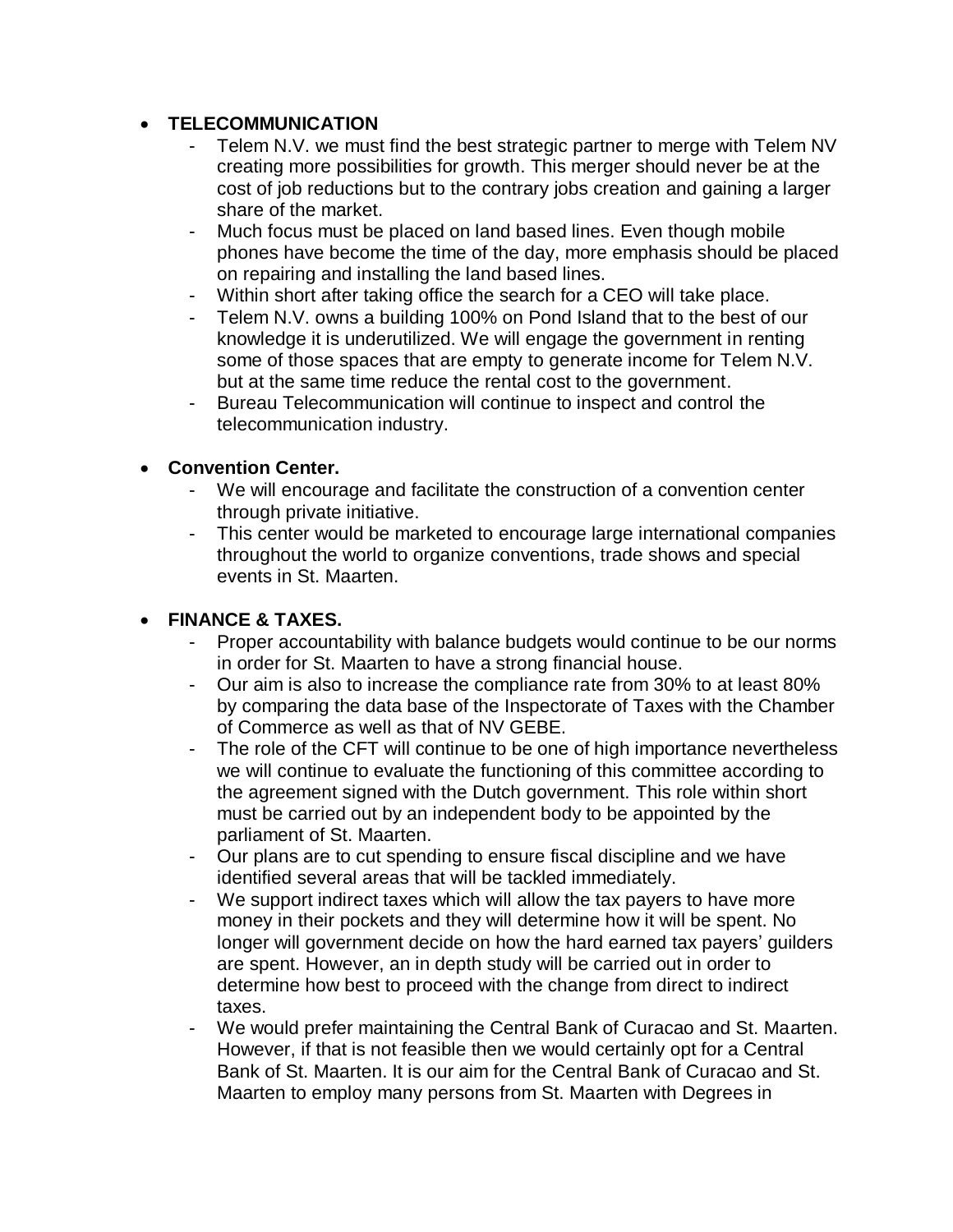Finance and Economics to better prepare us to manage our own Central Bank or have an input in determining the monetary policy of the two countries.

- We would maintain the guilder as our currency to be able to better determine our monetary policy. We will continue to generate foreign exchange income utilizing our own currency. All products will be priced in guilders only.
- A dividend policy will be established for all the government own companies. Surpluses and dividend from these companies will be paid to the government and the government will determine which social programs or projects to execute based on their set of requirements and rules for awarding contracts.
- Citizens of this nation will have the opportunity to purchase shares from the government owned companies in order to raise capital for future expansion plans.

## **EDUCATION.**

Education is a life time investment.

- All the stakeholders must play a vital role in raising our educational bars; parents, teachers and most of all the students.
- Our students and their parents must continue to have choices when determining the direction they want to study as it pertains to the language of instructions. Milton Peters College must be maintained to provide a sound base in utilizing Dutch as the language of instruction.
- We will offer all citizens free courses in the Dutch Language.
- Compulsory Education. We strongly support compulsory education but it should never be at the expense of the state. We can't continue to educate the entire region at the expense of our tax payers. We must enforce strict border controls.
- Scholarship policy. This policy will be based on the needs of St. Maarten. But our job doesn't stop at the issuance of the scholarship but we must be able to keep track of our students at the USM and those students studying abroad. This policy will also indicate the needs of the government of St. Maarten. All our students studying abroad, especially those in the Netherlands we will approach the various municipalities to allow our students to gain the necessary experience. Once they have acquired the education and the experience they are prepared to return to St. Maarten and take up positions that are now held by expatriates. The issuing of work permits will also tie into our scholarship policy and they must go hand in hand.

Our students will also have the opportunities to study in the region by attending some of the top universities in the Caribbean.

Middle School. Many of our young students leaving primary schools at the age of twelve years find themselves amongst students at the age of 18 and 20 years. This is not conducive to the learning of these children. We are therefore proponents of the establishment of Middle Schools for students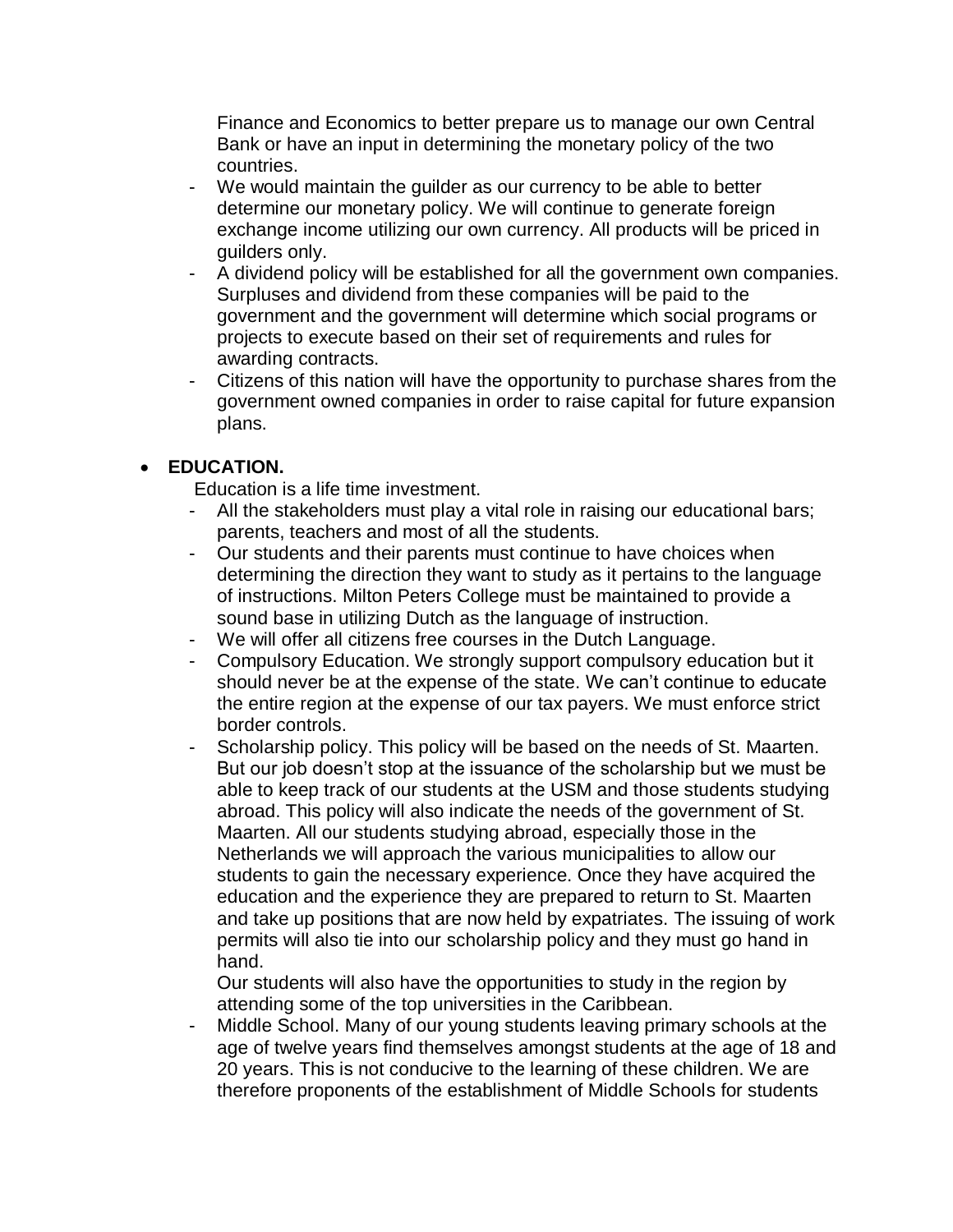between the ages of twelve to fourteen. These schools will allow our young students to gradually move from elementary to middle school and at the age of 13 to 14 moves to High School. We will receive better results at the end of the high school and the peer pressure that the young students leaving primary schools will diminish.

- Primary and secondary education will be free on St. Maarten including tuition at the NIPA. The funds to finance this free education will come from the savings derived from installing solar panels on all the schools based on an investment from NV GEBE. State of the art computer centers will be established in all the schools based on the above mentioned savings.
- Many of our students attending some of the schools are graduating at the age of sixteen but their diplomas are not recognized as High School diplomas. They can't find suitable employment and neither can they obtain a scholarship. We will work hard on establishing a level 3 and 4 at the NIPA that they can continue their studies and become professionals.
- We encourage our recent young graduates in this position to sign up now in the joint program being offered at USM in conjunction with the Chamber of Commerce.
- All the schools and community centers will be equipped with state of the art computers and internet service for those who can't afford it at home.

## **SPORTS**.

- We will facilitate the establishment of sporting clubs within the various communities to develop our young talent.
- Sport Tourism will be vigorously pursued to attract major sporting clubs to train and give clinics to our youngsters. Our aim is to have our youngsters participate in professional sports and in the Olympics in the very near future. We must upgrade our sporting facilities and to utilize all of them 100% with proper management, programs and equipment.
- We will establish a National Education, Culture, Sports and Youth Lotto that will be geared towards the development of education, culture, sports and our youth.
- We support the construction of a major cricket field through a public and private partnership.
- The construction of a race track is very attractive as it would boost our tourism product. However, an in depth study would have to be carried out to determine the impact it would have on our environment and the noise level that would be tolerable by our residents.

## **CULTURE.**

In order for a people to go forward they must know where they came from. We will place strong emphasis in our cultural heritage. We pledge to upgrade the various community centers for the performing of the arts that will allow our young people to perform in their communities in front their families and friends. After reaching a certain level they will have meets at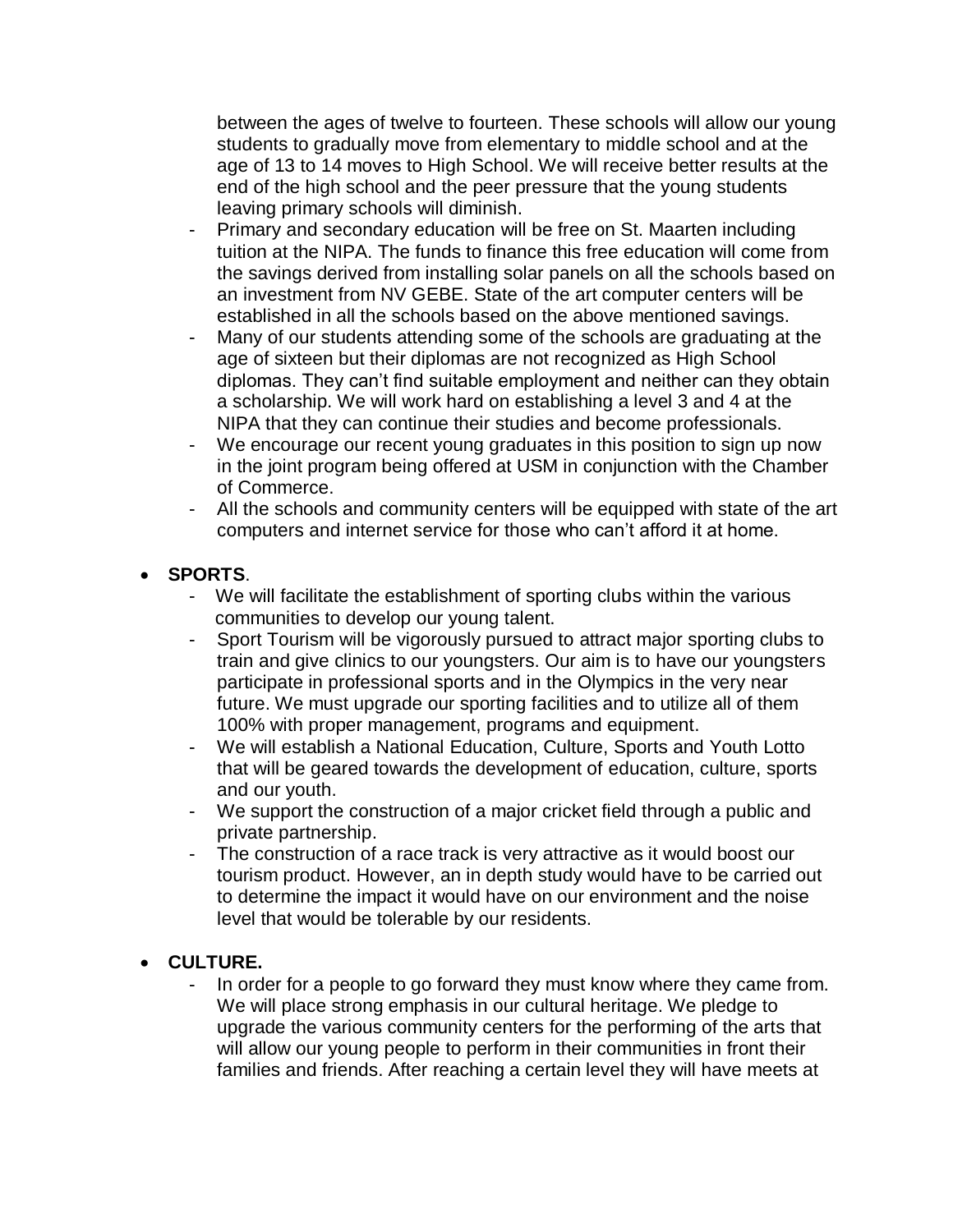the upgraded Philipsburg Community Center to determine our best performers who may represent us in International competition and shows.

- Proper documentation and research will be established to better determine our culture and to promote it amongst our residents and tourist alike.
- It is important to start identifying our local heroes and making our people aware of who they are and what they stand for.
- We would attempt to identify our most talented young people for the performing of the arts.
- Our aim is to preserve the little that we have left of our culture.
- Carnival. We will continue to fund carnival and emphasize the importance of growing our children carnival and calypso by involving our primary schools and providing financial assistance that will be derived from the lotto.
- Festival Village. We will organize various activities at this venue and to make sure that it is available to the many promoters at reasonable rates. A new board will be elected to include business people to have this center operate like a business and fully utilize as it must be self-sufficient.

## **LABOUR.**

- Unemployment Registration. All unemployed persons would be required to register if they are unemployed but would not have to submit a police record to the Labour Department.
- Work Permits. We will cut back the time that it takes to issue work permits to one month. Work permits would only be issued after taking up contact with the Social Welfare and Education Departments. All welfare recipients must be registered at the labour department. Work permits will be issued and it will be stated on the permit that in the event a Dutch National becomes available that permit will not be renewed.
- We will introduce a program that will provide businesses with an incentive in the form of a tax credit for all young people employed for one year or more between the ages of  $18 - 26$  years of age.
- We will establish a One Stop Shopping for persons seeking a work and resident permit. All documents required for these permits will be submitted to the Labour Department. Upon approving the application at the labour Department it is then forwarded electronically to the Justice Department for the resident permit. The positive decision of the Justice Department will be forwarded to the Census office to obtain the Identification Card. The entire process should take less than thirty working days.
- All residents of St. Maarten will be issued one number that will be used by all departments and in the private sector, something like the social security number in the USA.
- We will submit legislation to increase the living (minimum) wage within our first 100 days in office.
- Establishment of a General Pension Plan. Every employee in the private sector must be part of a General Pension Plan.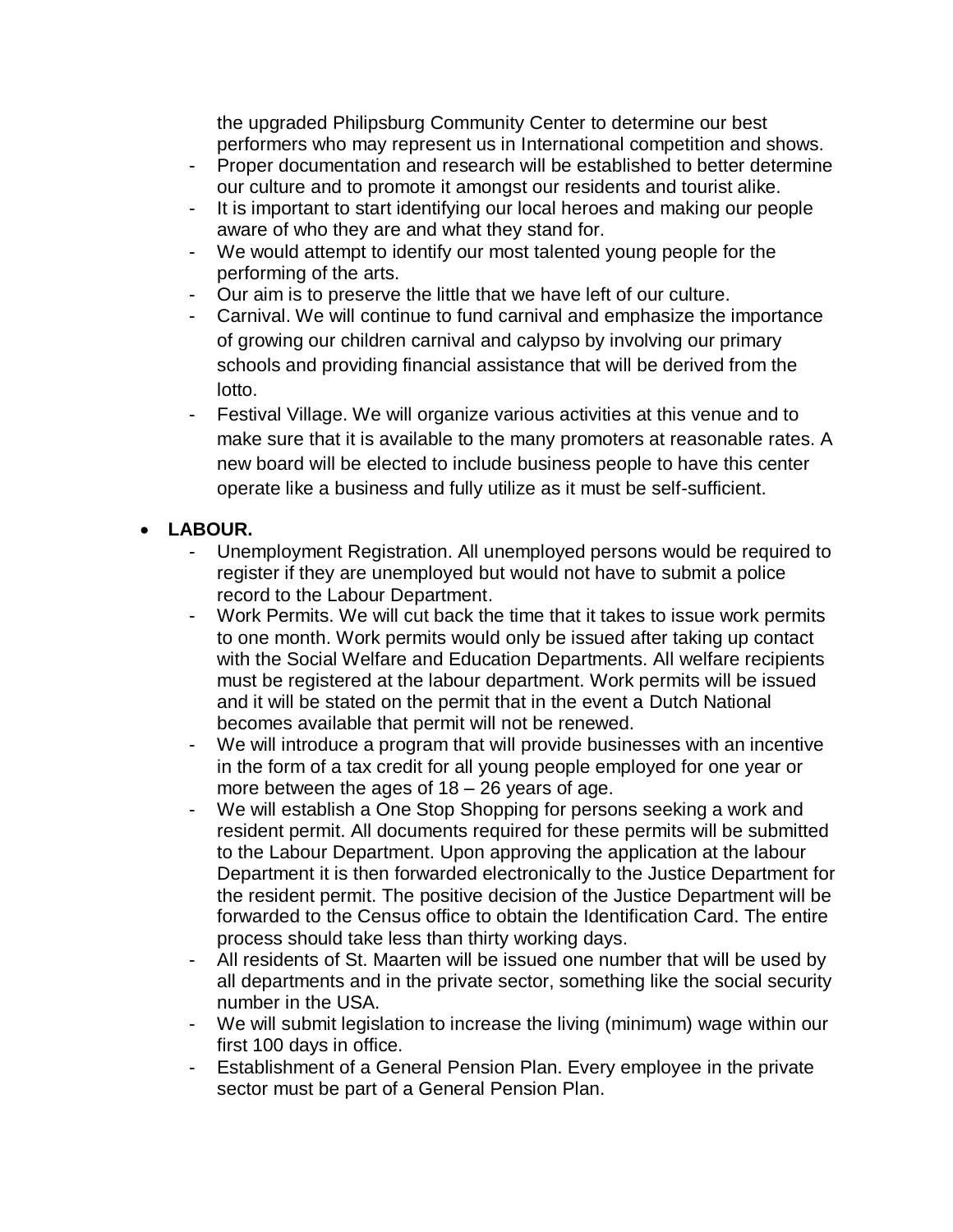## **SOCIAL WELFARE.**

- We will speed up the process for welfare applications. We will introduce a program from Welfare to Workfare. Those welfare recipients will be trained to find employment. We will also increase the welfare per month during the training process.
- We must improve the living conditions of our senior citizens by increasing their pension; providing them with relief from NV GEBE, that their health plan is excellent; provide them with affordable housing and exempt them from taxes on their pension income.
- Community Development. We will focus on the development of the communities by working together with the community councils and where they are dormant or non-existence we will encourage to create these councils. The school facilities will be used where there aren't community centers.
	- 1. The various community centers will be upgraded and used for the performance of the arts. These same centers will be used to offer courses and will be used to set up sewing centers to make uniforms here on St. Maarten for our schools and civil servants as well as private companies.
	- 2. These centers will be subsidized for a period of two years and then they must be self-sufficient with proper budgets, administration and functioning programs beneficial to the communities.

## **HEALTH**

- We support the expansion of our present St. Maarten Medical Center by expanding and installing state of the art machines and equipment. We will also provide the staff of the Medical Center with proper training to meet the health needs of our people.
- We support bringing more specialists to the upgraded St. Maarten Medical Center. This would eliminate us having to fly many of our patients to Columbia, Santo Domingo or elsewhere. It will result in better health care for our patients here in St. Maarten with the families and friends; plus it would be a major savings to the coffers of the government.
- Medical Tourism will be pursued to provide good health care to our residents, people from the neighboring islands and tourist alike. This will create jobs and opportunities for our people.
- There must be a better working relationship with the St. Maarten Medical Center and the Louie Fleming Hospital on the Northern side of the island.
- We must arrange for the SZV cards to be accepted at the Louie Fleming Hospital and at the pharmacies on the Northern (French) side and vice versa we will accept theirs also.
- The SZV Cards must make it mandatory that every card holder must have a physical done on an annual basis.
- Legislation will be established for the SZV Cards to cover 100% cost for dental and eye glasses.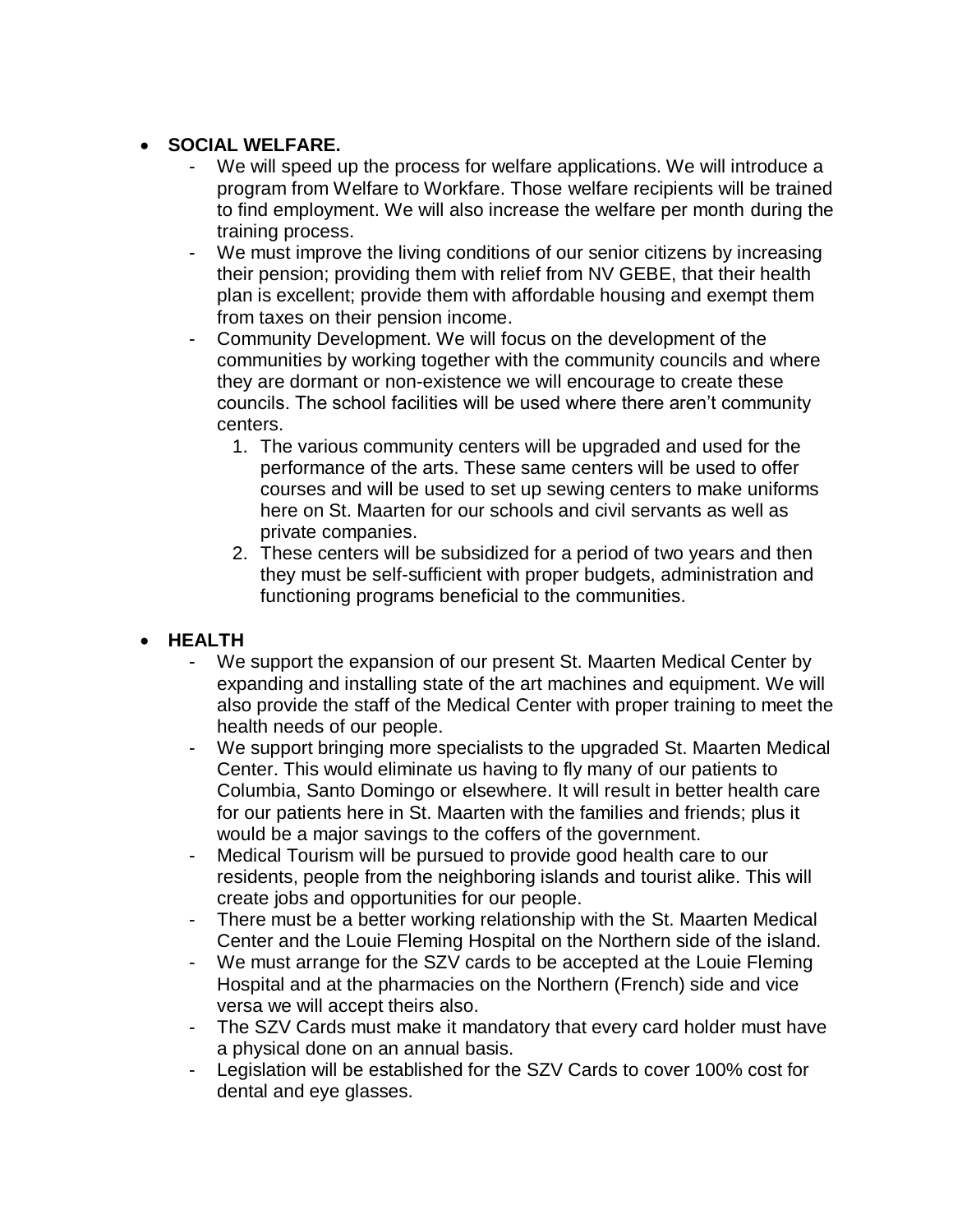- Establishment of a mandatory General Health Insurance that will cover all citizens that are not covered by another health insurance.
- We will submit legislation for maternity leave to become three (3) months for the stabilization of the working mothers.
- Paternity legislation will also be submitted for fathers to spend two weeks with their newborn and the mother.
- Mental Health. There must be a better cooperation between the St. Maarten Medical Center, The Turning Point Foundation and the Mental Health Foundation to better serve the clients. Our population will be better served with a blitzkrieg campaign by the Mental Health Foundation to make them aware of some of the symptoms and indications of mental illnesses. There is nothing wrong to talk about certain behaviors that you noticed that are not normal and to contact the Mental Health Foundation to monitor the situation. It is better to have the situation monitor by experts than to allow it to reach a point of no return. In most cases if these persons are helped at an early stage and take whatever medication that is prescribed to them, they can live a very normal life.

We support the construction of a modern facility and to use the existing facility for persons who suffers from the illness but can live a normal life in a guided living facility.

## **JUSTICE**

- We will continue to pursue the upgrading of our police force by first making sure that our officer's legal status in the force is regulated. Making sure that they are paid rightfully for a job well done.
- We will identify those officers within our force with the necessary education to send them on to the police academy in the Netherlands.
- We will focus on preventive measures such as making sure all areas are well lit. There will be more officers on the streets and less in the stations. They will be patrolling all the districts including the drive ways and not only the main road.
- All resident permits will be issued indicating that they will not be renewed once a Dutch national is available for the job that a renewed work permit was requested.
- Immigration: All of our waters will be better control and better cooperation must exist with the justice officials on the Northern side.
- There must be a better working relationship with the Dutch consulate in the countries where visas are issued.
- Our Border Control and Immigration will follow up very swiftly on persons entering the island on vacation but over staying. These individual pictures and other pertinent information will be broadcasted via the local and social media.
- We will continue to hold border control with our counter part of French St. Maarten.
- We will initiate closer working relationship with our neighboring police forces.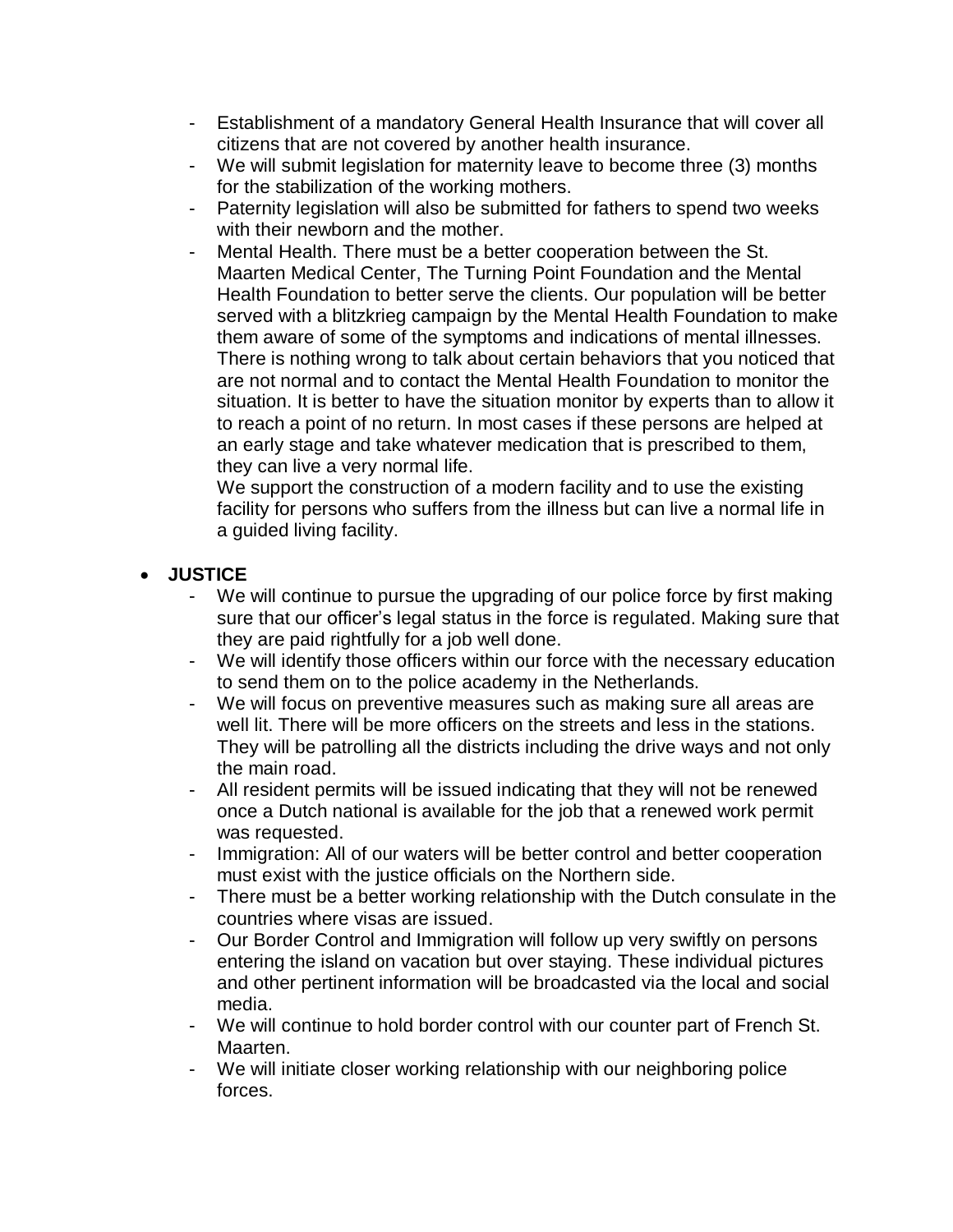- We will establish policies to take the guns of the streets and our custom officers together will immigration will conduct vigorous control for drugs, weapons and any illegal substance on all ships and boats entering St. Maarten, including the mega yachts.
- The physical upgrading of our prison is a must and the construction of a youth facility and a holding center for illegals has our immediate attention.
- We will continue to strengthen the coast guard, the customs and our federal detectives.
- We will modernize our present laws and enforce them also.
- We will introduce legislation for a "Citizen Initiative Law" allowing our citizens to submit proposals to parliament that must be put an agenda within thirty days for debate.
- We will also introduce legislation forbidding the establishment of gangs.

## **HOUSING.**

- House rent and mortgage takes up approximately 40% of the salary of a family and is part of the high cost of living on St. Maarten. We are committed to purchase land in order to build social homes for rent and for sale at affordable prices.
- We will establish controls of homes that are built without permits and do not meet our building codes.
- Funds will be allocated on the budgets to assist land owners with succession property to sort out and divide their inheritance.
- Our young professional first time land or home buyers will be exempted from the 4% transfer tax, an incentive to encourage them to invest in purchasing a property.

## **• DOMAIN LAND.**

We will continue to investigate government land that is in the possession of several persons but not being used and has exceeded the six months period to have built.

## **• BUILDING INSPECTORS.**

- We will strengthen our inspectorate department and to insist that they continue to carry out inspections as required by law and the follow up of same.
- These inspections will take place before the construction takes place and while it is ongoing.

## **ENERGY.**

- NV GEBE has a monopoly and is owned 100% by the government of St. Maarten de facto by the people of St. Maarten. Therefore it should not be the mission of NV GEBE to generate excessive profits on the backs of their clients, the owners of the company. NV GEBE rates will be reduced.
- We will establish an energy policy that will take into account solar panels and windmills.